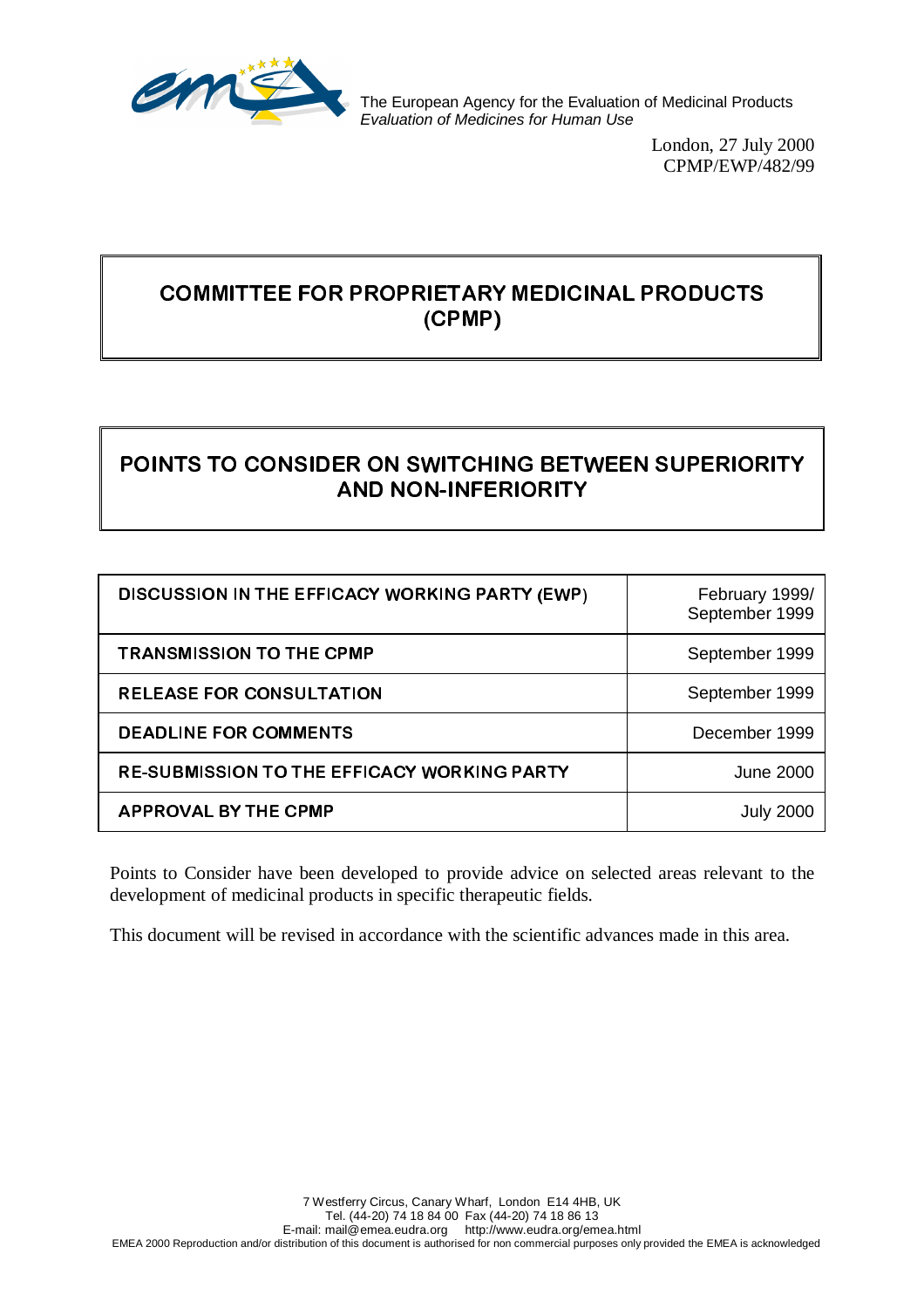# **SWITCHING BETWEEN SUPERIORITY AND NON-INFERIORITY**

## **I. INTRODUCTION**

A number of recent applications have led to CPMP discussions concerning the interpretation of superiority, non-inferiority and equivalence trials. These issues are covered in ICH E9 (Statistical Principles for Clinical Trials). There is further relevant material in the Step 2 draft of ICH E10 (Choice of Control Group) and in the CPMP Note for Guidance on the Investigation of Bioavailability and Bioequivalence. However, the guidelines do not address some specific difficulties that have arisen in practice. In broad terms, these difficulties relate to switching from one design objective to another at the time of analysis.

The types of trials in question are those designed to compare a new product with an active comparator. The objective may be to demonstrate:

- the superiority of the new product
- the non-inferiority of the new product or
- the equivalence of the two products.

When the results of the trial become available, they may suggest an alternative interpretation. Thus the results of a superiority trial may only appear to be sufficient to support noninferiority, while the results of a non-inferiority trial may appear to support superiority. Alternatively, the results of an equivalence trial may appear to support a tighter range of equivalence.

A satisfactory approach to this subject requires an understanding of confidence intervals and the manner in which they capture the results of the trial and indicate the conclusions that can be drawn from them. Such an understanding also leads to an appreciation of why power calculations are of relatively little interest when a trial is complete.

For simplicity, this paper addresses the issues of superiority, non-inferiority and equivalence from the perspective of an efficacy trial with a single primary variable. Some comments on other situations are made in Section VI. It is assumed throughout this document that switching the objective of a trial does not lead to any change in the selection or definition of the primary variable.

## **II. TRIAL OBJECTIVES**

## **II.1 Superiority trial**

A superiority trial is designed to detect a difference between treatments. The first step of the analysis is usually a test of statistical significance to evaluate whether the results of the trial are consistent with the assumption of there being no difference in the clinical effect of the two treatments. In a trial of good quality, the degree of statistical significance (p-value) indicates the probability that the observed difference - or a larger one - could have arisen by chance assuming that no difference really existed. The smaller this probability is, the more implausible is the assumption that there really is no difference between the treatments.

Once it is accepted that the assumption of "no difference" is untenable, it then becomes important to estimate the size of the difference in order to assess whether the effect is clinically relevant. This has two aspects. First there is the best estimate of the size of the difference between treatments (point estimate). For normally distributed data this is usually taken as the observed difference between the mean values on each. Next, there is the range of values of the true difference that are plausible in the light of the results of the trial (confidence interval). It is clear that this range should not include zero since the possibility of a zero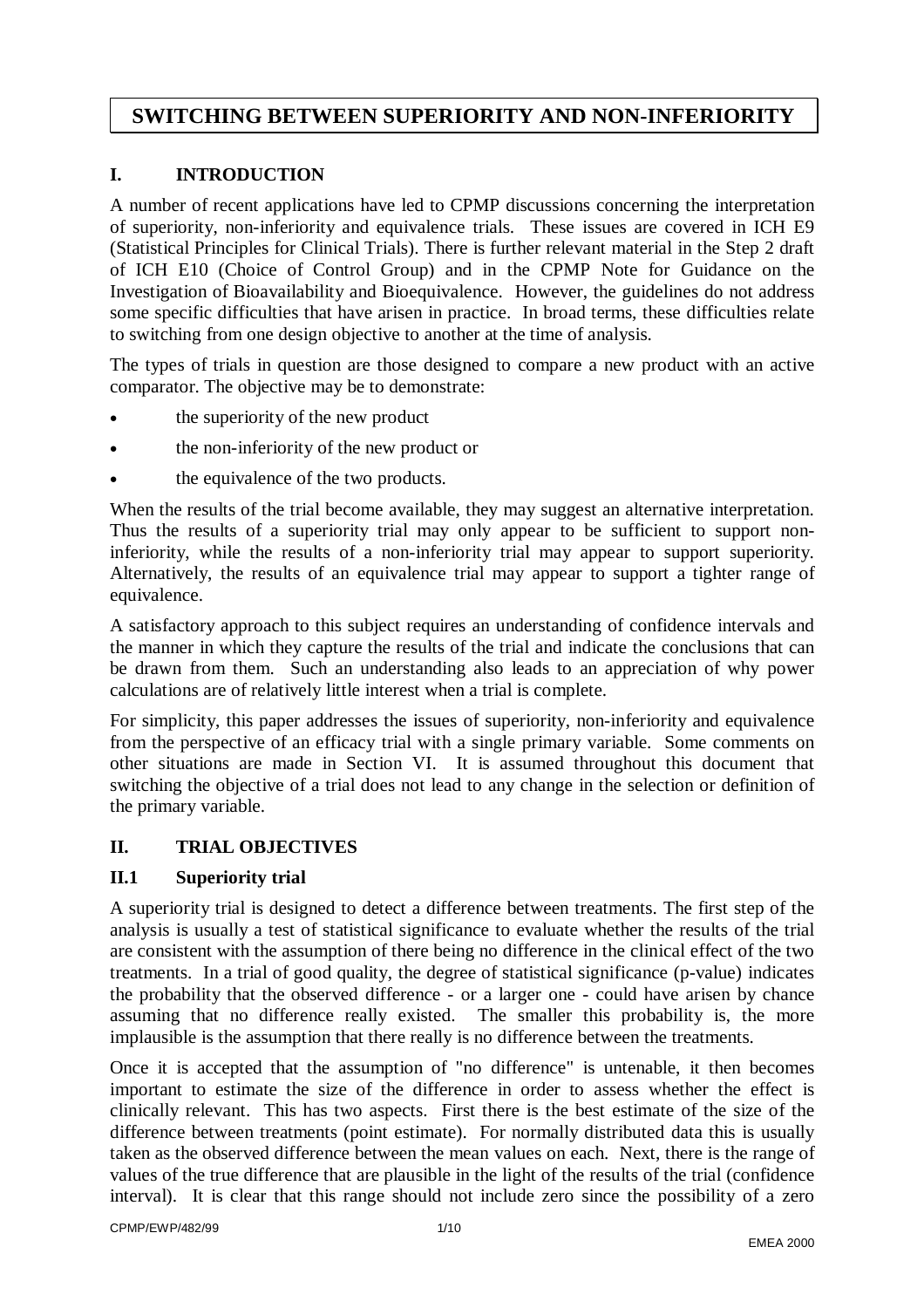difference has already been rejected as unreasonable. The method of constructing confidence intervals generally ensures that this is so, provided it corresponds to the choice of significance test. Thus the following two statements are usually equivalent:

- The two-sided 95% confidence interval for the difference between the means excludes zero.
- The two means are statistically significantly different at the 5% level ( $p<0.05$ ) twosided.

The above text addresses the situation where the difference between two mean values is the statistic of interest and a zero difference represents no effect. In practice a number of other summary statistics are used for the evaluation of differences between treatments, for example the odds ratio for proportions or the ratio of geometric means in bio-equivalence studies. (The latter arises from the logarithmic transformation used for bioavailability data.) In such cases the same principles apply but 'no difference' may be represented by a value other than zero - a value of 1 in both the examples quoted here. In these cases it is the position of the confidence interval for the test statistic relative to this 'no difference' value that is of interest.

When significance tests are carried out in practice, precise numerical values of probabilities are usually quoted, for example  $p=0.032$ , because this is more informative than  $p<0.05$ . This allows judgement to be based more precisely on the extent of the disagreement between the null hypothesis and the observed data rather than on the approximations implied by using cutoff points of 0.05, 0.01 and 0.001. However, confidence intervals have to be associated with a specific probability value (coverage probability) and this is nearly always taken as 95%  $(0.95)$ . When a difference is statistically significant at a more extreme level, e.g.  $p=0.002$ , the two-sided 95% confidence interval will exclude zero by a wider margin. Figure 1 illustrates these points.



TREATMENT DIFFERENCE

*Figure 1: Relationship between significance tests and confidence intervals*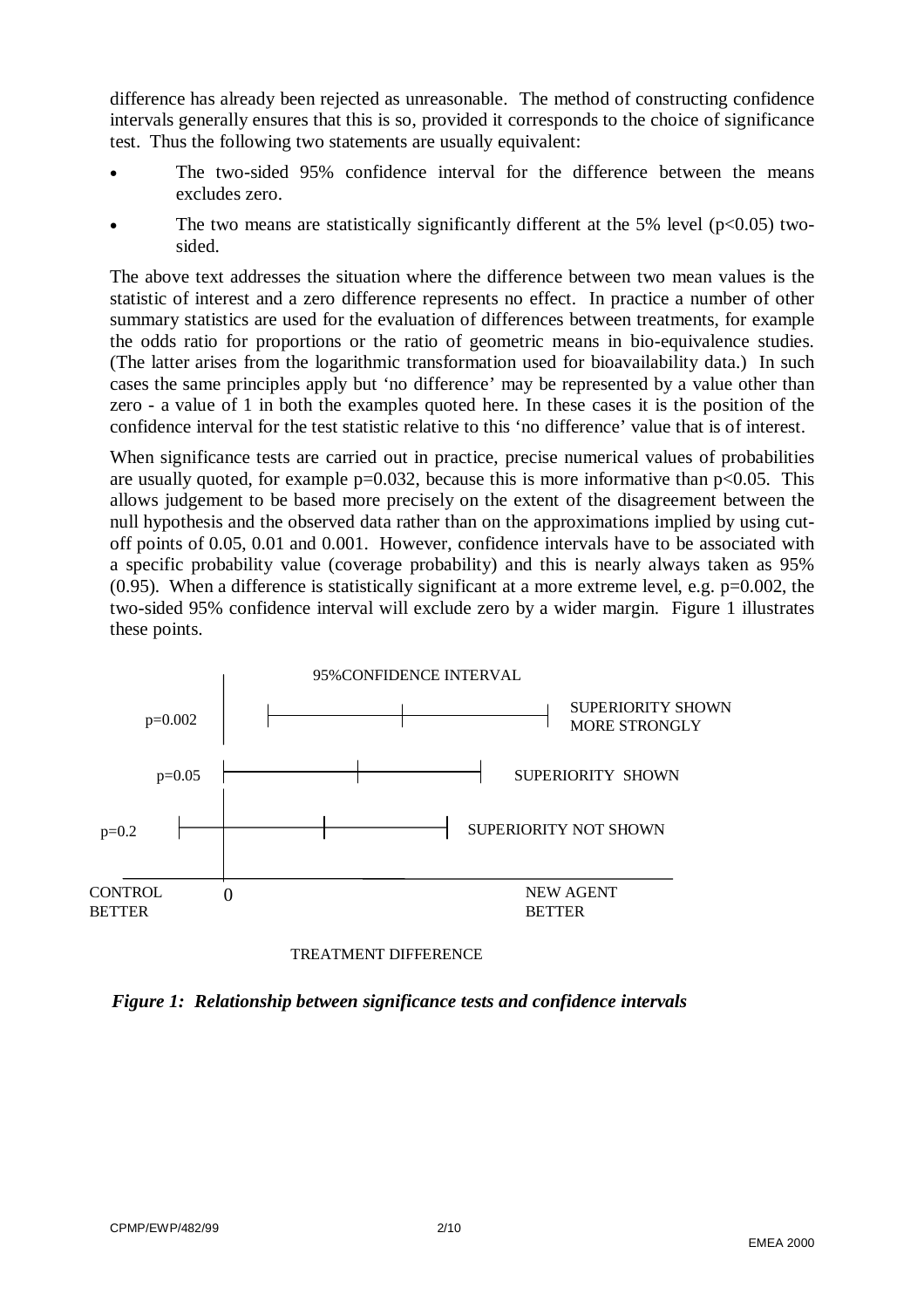Whether the observed difference is indeed clinically relevant is a matter of judgement. In contrast to an equivalence or non-inferiority trial where clinical relevance is addressed through the pre-study choice of  $\Delta$  (see II.2 and II.3), in a superiority trial clinical relevance requires separate consideration: a statistically significant difference may not be clinically relevant. The difference taken as the basis of the power calculation in a superiority trial cannot be assumed to provide a suitable value.

Note that in Figure 1, and throughout the rest of the document, it is assumed that values to the right of zero correspond to a better response on the new treatment so that

values to the left are worse i.e. better on the control treatment.

## **II.2 Equivalence trial**

An equivalence trial is designed to confirm the absence of a meaningful difference between treatments. In this case it is more informative to conduct the analysis by means of the calculation and examination of the confidence interval although there are closely related methods using significance test procedures. (See also II.3.) A margin of clinical equivalence (∆) is chosen by defining the largest difference that is clinically acceptable, so that a difference bigger than this would matter in practice. There are well-recognised difficulties associated with this task which will not be discussed in any detail here. If the two treatments are to be declared equivalent, then the two-sided 95% confidence interval - which defines the range of plausible differences between the two treatments - should lie entirely within the interval - $\Delta$  to + $\Delta$ . See Figure 2. There are situations in which the equivalence margins may be chosen asymmetrically with respect to zero.



# *Figure 2: Confidence interval approach to analysis of equivalence trial.*

In the case of bioequivalence studies a coverage probability of 90% for the confidence interval has become the accepted standard when evaluating whether the average values of the pharmacokinetic parameters of two formulations are sufficiently close.

Clinical equivalence trials, with two-sided 95% confidence intervals, may be carried out when conventional bio-equivalence trials are impossible, for example in the case of a generic inhaled or topically applied product.

# **II.3 Non-inferiority trial**

In Phase III drug development, non-inferiority trials are more common than equivalence trials. In these we wish to show that a new treatment is no less effective than an existing treatment - it may be more effective or it may have a similar effect. Again a confidence interval approach is the most straightforward way of performing the analysis but now we are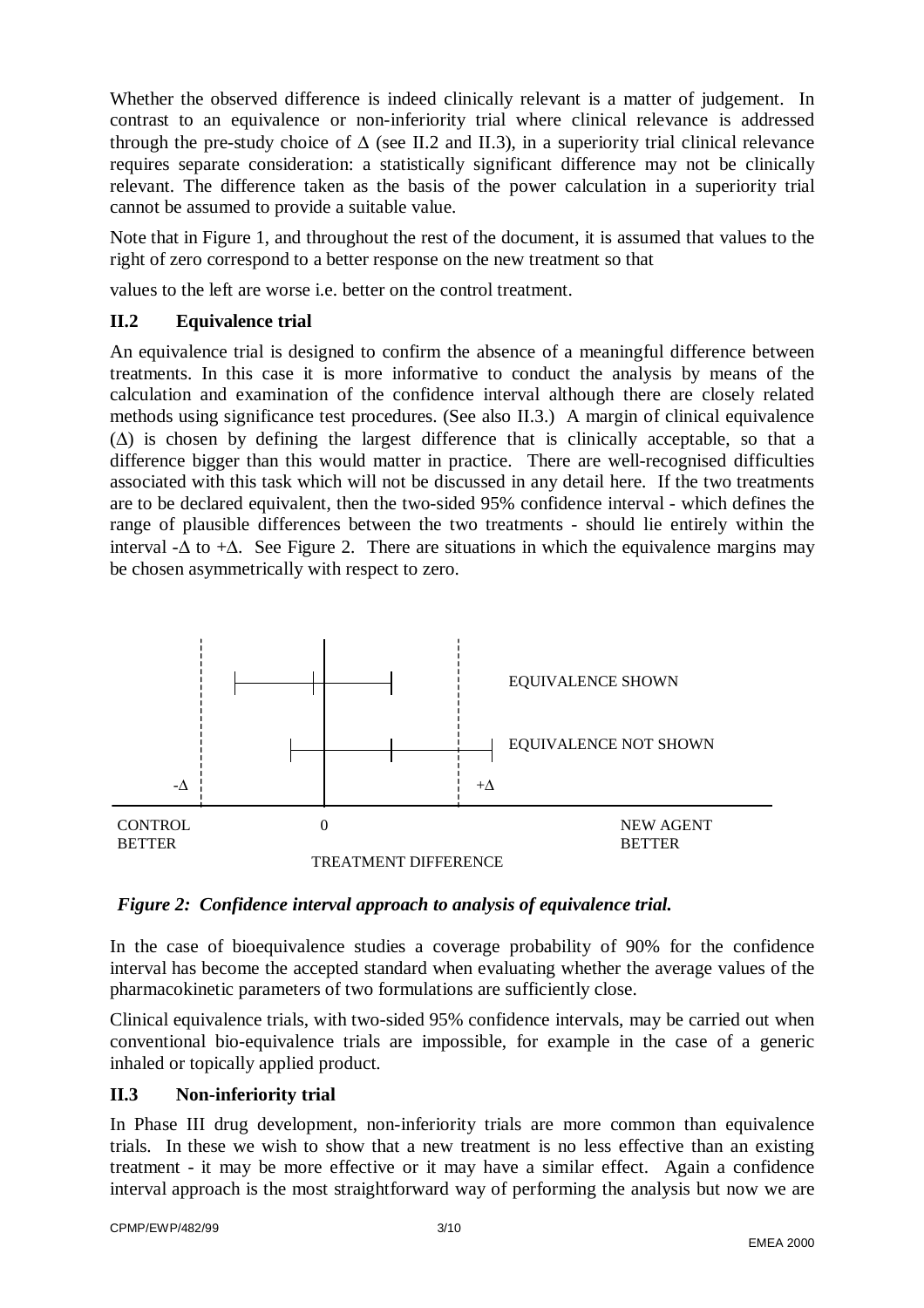only interested in a possible difference in one direction. Hence the two-sided 95% confidence interval should lie entirely to the right of the value -∆. See Figure 3. Non-inferiority trials are sometimes mistakenly referred to, and designed as, equivalence trials. This distinction is important and can be a source of confusion.



## *Figure 3: Confidence interval approach to analysis of non-inferiority trial*

Note also that by using the closely related significance testing procedures referred to in II.2, it is possible to calculate a p-value associated with the null hypothesis of inferiority. This is a valuable further aid to assessing the strength of the evidence in favour of non-inferiority.

## **II.4 One-sided and two-sided confidence intervals**

It will be assumed throughout this document that two-sided 95% confidence intervals are to be used for all clinical trials whatever their objective. Among other benefits, this preserves consistency between significance testing and subsequent estimation. It is also consistent with the guidance provided in the ICH E9 Note for Guidance. If one-sided intervals are used, then they should be used with a coverage probability of 97.5%.

In the special case of bioequivalence studies, two-sided 90% confidence intervals have been established as the norm as recommended, for example, in the CPMP Note for Guidance on the Investigation of Bioavailability and Bioequivalence.

#### **III. RELEVANCE OF PRE-DEFINITION**

A conclusion of equivalence or non-inferiority clearly depends upon the value of ∆ chosen as the maximum acceptable difference. It is always possible to choose a value of ∆ which leads to a conclusion of equivalence or non-inferiority if it is chosen after the data have been inspected. Since the choice of  $\Delta$  is generally a difficult one, there is ample room for bias here, however well intentioned the researcher may be. Plausible arguments may often be advanced for a retrospective choice. In the design of equivalence and non-inferiority trials, this reason (amongst others) makes it necessary for the choice of  $\Delta$ , and the reasoning behind the choice, to be set down in advance by the researcher in the study protocol. The corresponding coverage probability for the confidence interval (usually 95%) should also be chosen at this time. (See Section IV.2 for how these requirements apply when objectives are changed.) The question of how to choose an appropriate ∆ will be addressed in a subsequent CPMP Points to Consider.

Pre-definition of a trial as a superiority trial, an equivalence trial or a non-inferiority trial is necessary for numerous reasons including the following: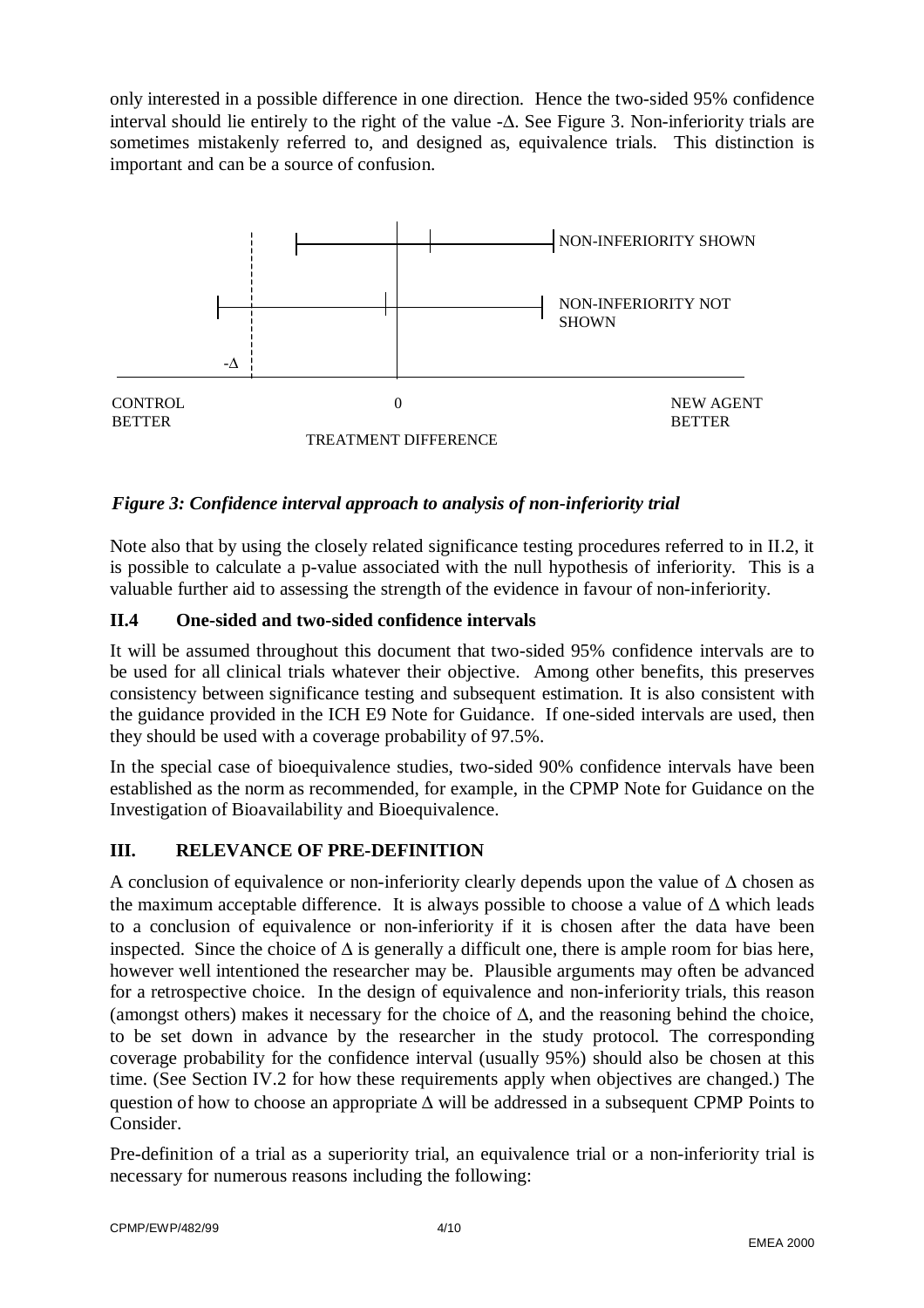- to ensure that comparator treatments, doses, patient populations and endpoints are appropriate (see ICH E10)
- to allow sample size estimates to be based on the correct power calculations
- to ensure that equivalence and non-inferiority criteria are pre-defined
- to permit appropriate analysis plans to be described in the protocol
- to ensure that the trial has sufficient sensitivity to achieve its objectives (see ICH E10)

If the objective of a trial is switched from superiority to non-inferiority, or vice versa, these aspects may lead to greater difficulty than the interpretation of significance tests and confidence intervals.

#### **IV. SWITCHING THE OBJECTIVE OF THE COMPARISON**

The only switching which is likely to have any practical relevance is switching between superiority and non-inferiority. The place of equivalence trials is so specific that they stand alone.

#### **IV.1 Interpreting a non-inferiority trial as a superiority trial**

If the 95% confidence interval for the treatment effect not only lies entirely above -∆ but also above zero then there is evidence of superiority in terms of statistical significance at the 5% level  $(p<0.05)$ . See Figure 4. In this case it is acceptable to calculate the p-value associated with a test of superiority and to evaluate whether this is sufficiently small to reject convincingly the hypothesis of no difference. There is no multiplicity argument that affects this interpretation because, in statistical terms, it corresponds to a simple closed test procedure. Usually this demonstration of a benefit is sufficient on its own, provided the safety profiles of the new agent and the comparator are similar. When there is an increase in adverse events, however, it is important to estimate the size of the effect to evaluate whether it is sufficient in clinical terms to outweigh the adverse effects.



#### *Figure 4: Non-inferiority to superiority*

There are a number of other factors that might be affected by this changed objective.

#### **IV.1.1 Appropriateness of comparator**

If the comparator was suitable for a demonstration of non-inferiority, then there should be well-controlled data to show that it is an effective treatment. Hence, for proof of efficacy, a clear demonstration of superiority to the comparator in terms of statistical significance should be acceptable.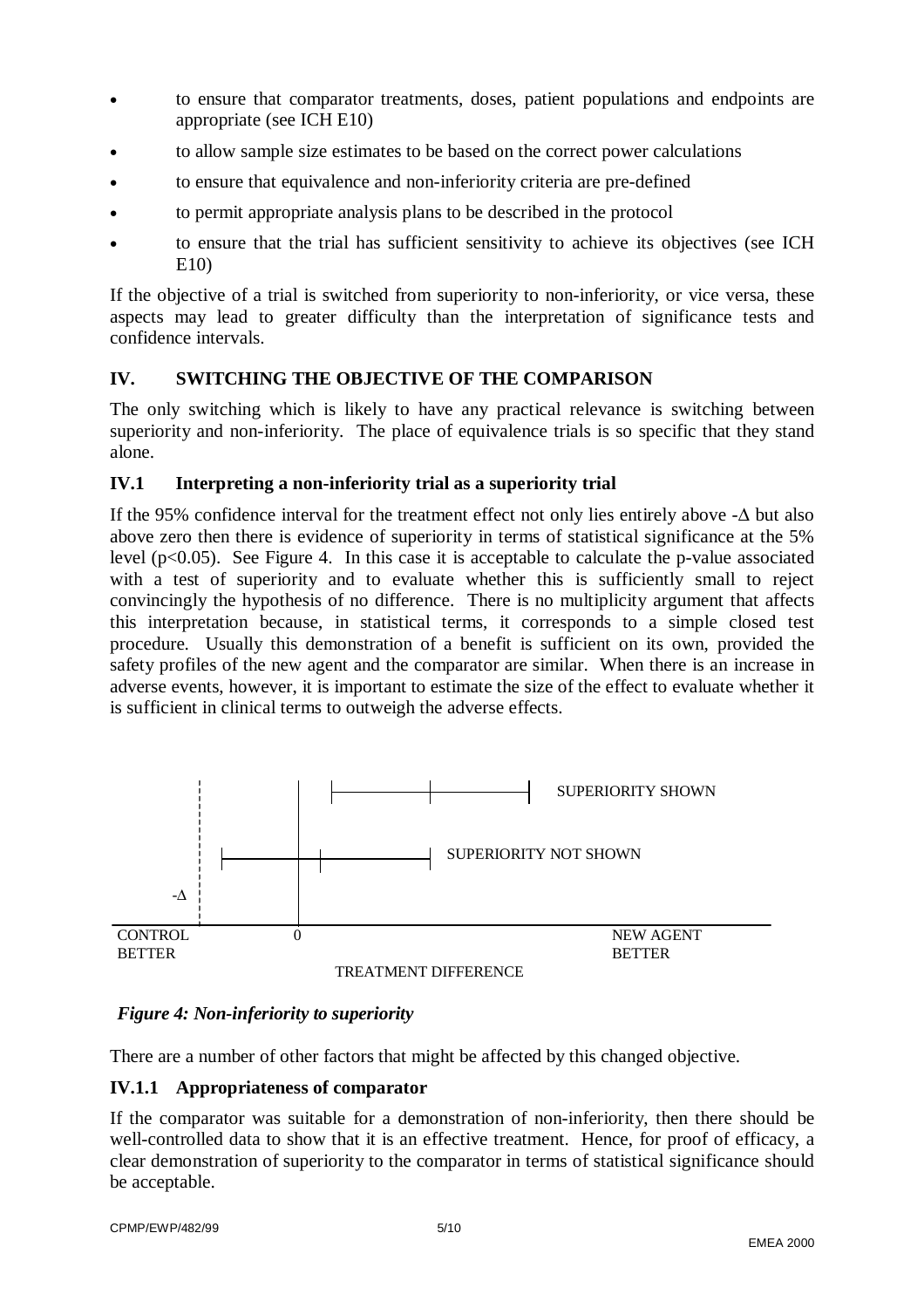## **IV.1.2 Power calculations**

Non-inferiority trials are generally large because of their need to exclude the possibility of a small degree of inferiority of a new agent relative to an active control. However if the new agent is actually superior to control by a small amount, then the power to show its noninferiority is increased. Demonstrating the small amount of superiority to control might in principle require the planning of an even larger trial. When the trial is completed, however, the results provided by the confidence interval supply a concrete assessment of the precision actually achieved, superseding any calculations of power carried out before the trial was undertaken.

## **IV.1.3 Size of additional clinical benefit**

Since the comparator in a non-inferiority trial must be an effective agent, any superiority to that agent should carry the implication of acceptable superiority to no treatment (placebo). For this reason the size of the additional clinical benefit demonstrated is not likely to be relevant to a claim of efficacy except in relation to any increase in adverse effects and hence relative risk/benefit. However, when the proposed licence includes a claim of superiority to the comparator, the size of the additional benefit should be discussed in clinical terms.

#### **IV.1.4 Choice of analysis set**

In a superiority trial the full analysis set, based on the ITT (intention-to-treat) principle, is the analysis set of choice, with appropriate support provided by the PP (per protocol) analysis set. In a non-inferiority trial, the full analysis set and the PP analysis set have equal importance and their use should lead to similar conclusions for a robust interpretation. A switch of objective would require this difference of emphasis to be recognised. More details of the relative importance of these two analysis sets in superiority and non-inferiority trials can be found in the ICH E9 Note for guidance.

## **IV.1.5 Trial quality**

A trial to show equivalence or non-inferiority must show a high degree of consistency with protocolled plans if it is to be reliable. Deviations from the inclusion criteria, from the intended treatment regimen, from the schedule, manner and precision of taking measurements, and so on, all tend to reduce the sensitivity of a trial and to make a conclusion of 'no difference' more likely, even when the deviations are of an unsystematic or random nature. The size of the bias associated with these and other departures from the protocol is generally unknown and may render such a trial uninterpretable. Failure to show a difference between two treatments can also arise when both treatments are inefficacious, perhaps as a result of being inappropriately administered. This problem does not affect superiority trials to the same extent because the demonstration of a difference is itself validation of the sensitivity of the trial. The estimate of the size of the effect may however be similarly affected. For these reasons, switching from non-inferiority to superiority is likely to carry with it a greater degree of confidence in the conclusion.

## **IV.1.6 Conclusion**

Switching the objective of a trial from non-inferiority to superiority is feasible provided:

- The trial has been properly designed and carried out in accordance with the strict requirements of a non-inferiority trial.
- Actual p-values for superiority are presented to allow independent assessment of the strength of the evidence.
- Analysis according to the intention-to-treat principle is given greatest emphasis.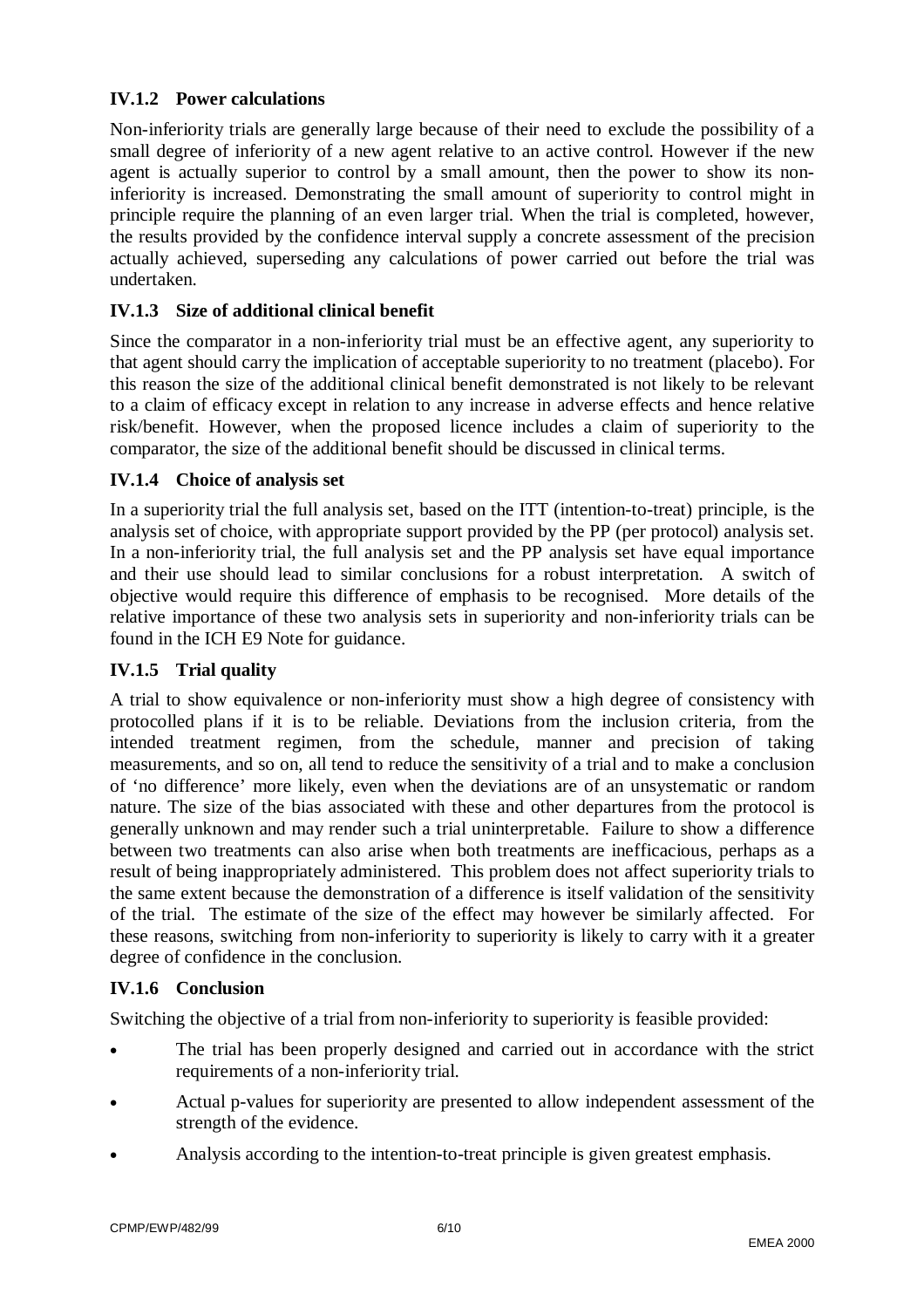## **IV.2 Interpreting a superiority trial as a non-inferiority trial**

If a superiority trial fails to detect a significant difference between treatments, there may be interest in the lesser objective of establishing non-inferiority. If the results of the superiority trial are summarised by means of a 95% confidence interval for the treatment difference, the lower end of that confidence interval provides a quantitative estimate of the minimum estimated effect of the new treatment relative to the comparator. When the study protocol contains an acceptable, prospectively defined margin -∆ for non-inferiority, downgrading the objective presents less methodological problems. See Figure 5. Pre-defining a non-inferiority margin would appear only to make sense in trials with non-inferiority as an aim. However, in any superiority trial where non-inferiority may be an acceptable outcome for licensing purposes, it is prudent to specify a non-inferiority margin in the protocol in order to avoid the serious difficulties that can arise from later selection. Under such circumstances it is also prudent to pay attention during design to the possible later need to justify that the study had sufficient sensitivity to detect the drug effects of interest (see IV.2.4). It is important to note that there are areas of medicine where non-inferiority to an active control is unlikely to be acceptable as the sole or main evidence of efficacy, and placebo controlled trials are required.

In trials where there is no prospectively defined non-inferiority margin, such a quantity has to be justified after the event and in many situations this will not be possible. It is likely that the justification will have to be written after the results have been seen and there may be little external basis for an objective choice of margin.

Although there does not appear to be a statistical multiplicity issue *per se* related to this switch of objective, that does not diminish the difficulties associated with the post hoc definition of ∆.



#### *Figure 5: Superiority to non-inferiority.*

A number of other issues require comment:

#### **IV.2.1 Appropriateness of comparator, doses, patient population and endpoints**

A comparator chosen for a demonstration of superiority may not be acceptable for a conclusion of non-inferiority. In order for it to be acceptable, it will be necessary to establish that there are data from good quality controlled superiority trials showing consistent evidence that the comparator is an effective treatment with reproducible effects, and establishing the size of its effect relative to no treatment. There should also be a reasonable basis for expecting that the same degree of efficacy would be shown in the current trial. For example, the patient population and the endpoints should be similar. These issues are covered fully in ICH E10.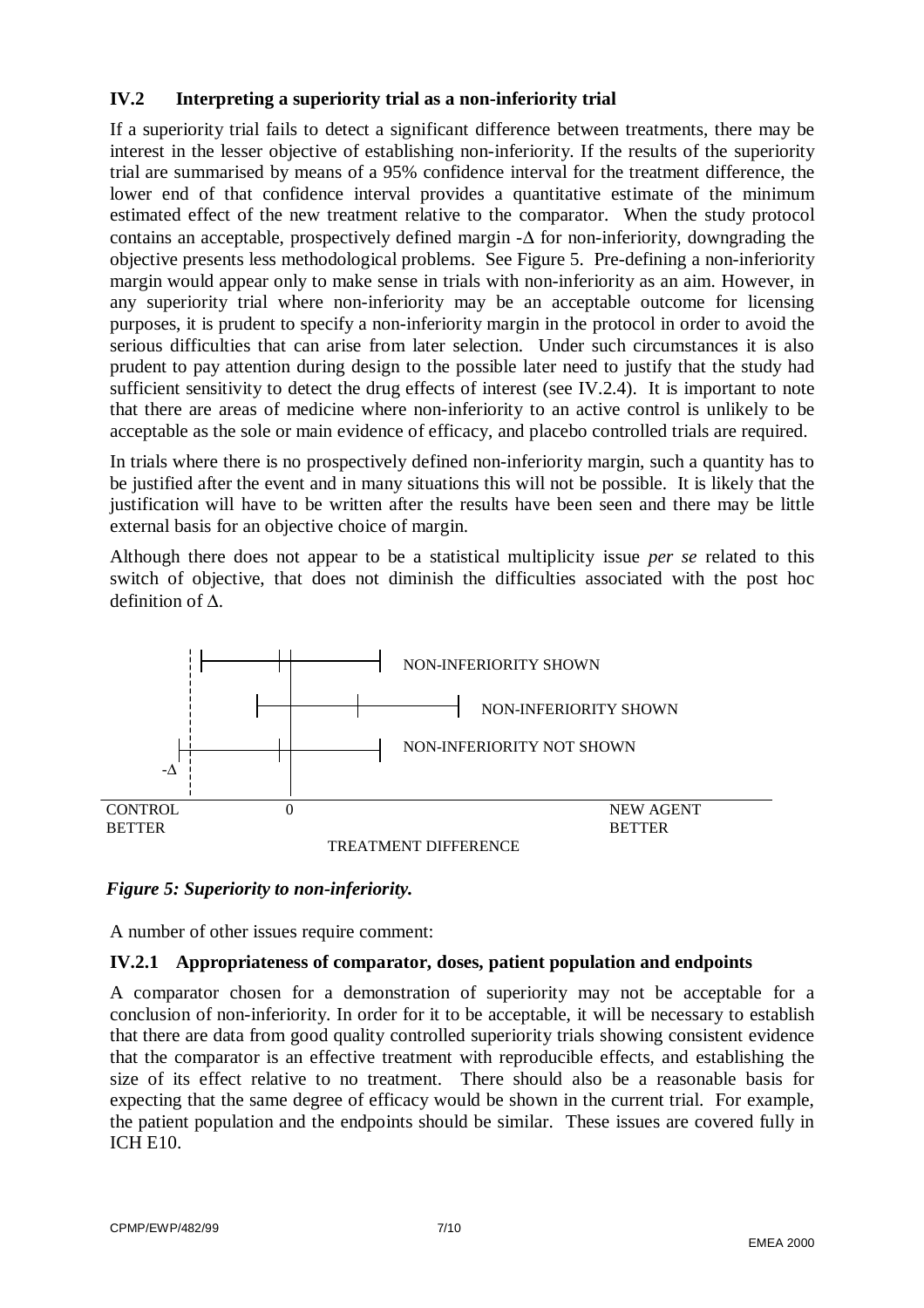## **IV.2.2 Power calculations**

As indicated in IV.1.2, the results provided by the confidence interval supply a concrete assessment of the precision actually achieved by a clinical trial, superseding any calculations of power carried out before the trial was undertaken. The position of the lower end of the confidence interval relative to the agreed criterion of non-inferiority provides the key information for making decisions about non-inferiority.

## **IV.2.3 Choice of analysis set**

In a superiority trial the full analysis set, based on the ITT (intention-to-treat) principle, is the analysis set of choice, with appropriate support provided by the PP (per protocol) analysis set. In a non-inferiority trial the full analysis set and the PP analysis set have equal importance and their use should lead to similar conclusions for a robust interpretation. A switch of objective would require this difference of emphasis to be recognised. More details of the relative importance of these two analysis sets in superiority and non-inferiority trials can be found in the ICH E9 Note for Guidance.

## **IV.2.4 Trial quality**

A trial to show equivalence or non-inferiority must show a high degree of consistency with protocolled plans if it is to be reliable. Deviations from the inclusion criteria, from the intended treatment regimen, from the schedule, manner and precision of taking measurements, and so on, all tend to reduce the sensitivity of a trial and to make a conclusion of 'no difference' more likely, even when the deviations are of an unsystematic or random nature. The size of the bias associated with these and other departures from the protocol is generally unknown and may render such a trial uninterpretable. Failure to show a difference between two treatments can also arise when both treatments are inefficacious, perhaps as a result of being inappropriately administered. This problem does not affect superiority trials to the same extent because the demonstration of a difference is itself validation of the sensitivity of the trial. For these reasons, switching from superiority to non-inferiority is likely to carry with it a lesser degree of confidence in the conclusions. It will be necessary to pay particular attention to demonstrating the sensitivity of the trial by

- finding evidence, direct or indirect, that the control treatment is showing its usual efficacy
- comparing the trial with earlier trials which demonstrated the efficacy of the control agent
- in particular demonstrating levels of non-compliance and of loss of patients and data that are at least comparable to those in the earlier trials
- showing similar results from the full analysis set and PP analysis set.

## **IV.2.5 Conclusion**

Switching the objective of a trial from superiority to non-inferiority may be feasible provided:

- The non-inferiority margin with respect to the control treatment was pre-defined or can be justified. (The latter is likely to prove difficult and to be limited to rare cases where there is a widely accepted value for  $\Delta$ .)
- Analysis according to the intention-to-treat principle and PP analysis, showing confidence intervals and p-values for the null hypothesis of inferiority, give similar findings.
- The trial was properly designed and carried out in accordance with the strict requirements of a non-inferiority trial (see ICH E9 and E10).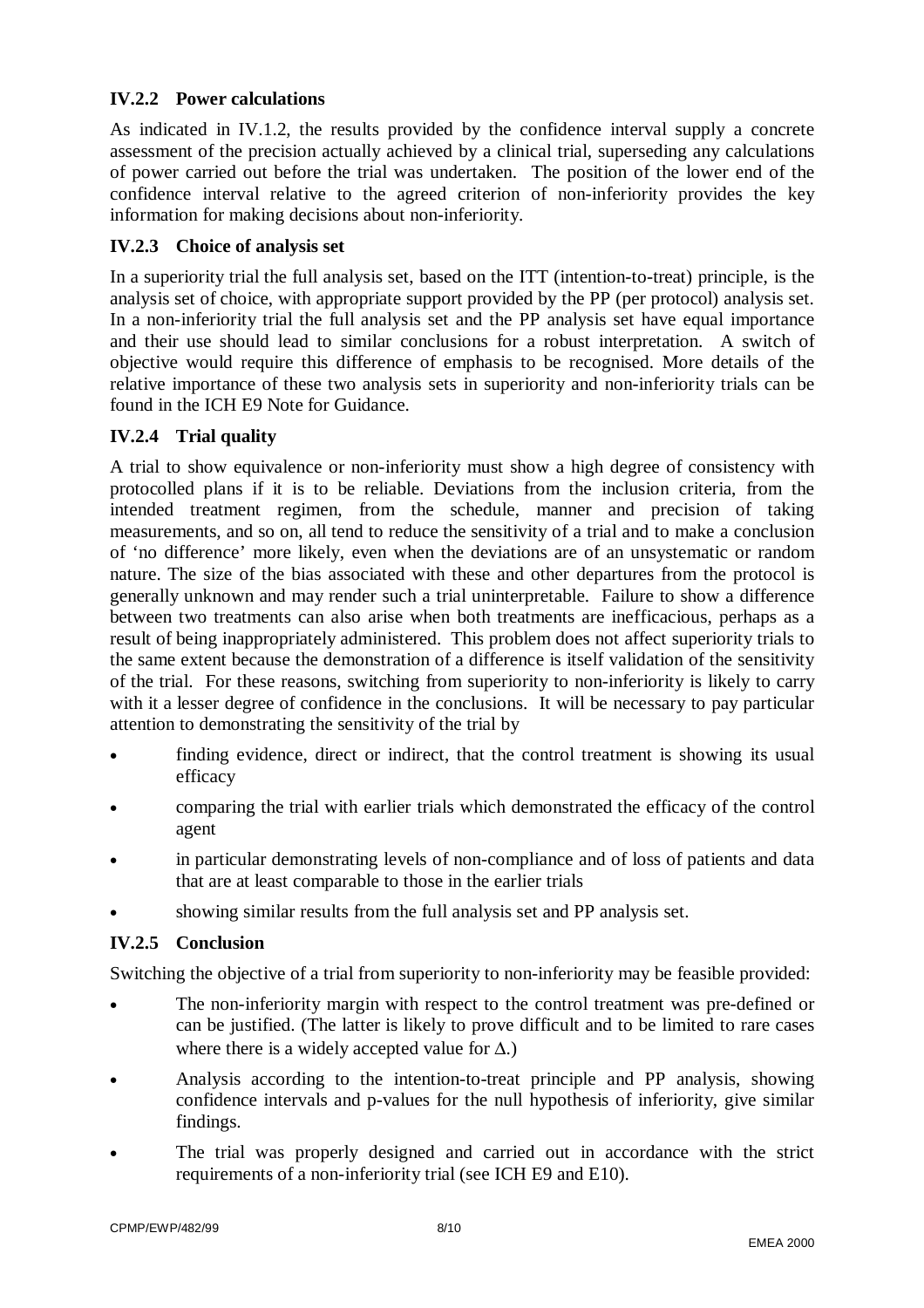- The sensitivity of the trial is high enough to ensure that it is capable of detecting relevant differences if they exist.
- There is direct or indirect evidence that the control treatment is showing its usual level of efficacy.

# **V. CHANGING THE EQUIVALENCE MARGINS**

A further related issue that has arisen in connection with equivalence and non-inferiority trials concerns making changes to the equivalence margins when the trial is complete. Let us suppose that a bioequivalence trial finds a 90% confidence interval for the relative bioavailability of a new formulation that ranges from 0.90 to 1.15. Can we only conclude that the relative bioavailability lies between the conventional limits of 0.80 and 1.25 because these were the pre-defined equivalence margins? Or can we conclude that it lies between 0.90 and 1.15?

The narrower interval based on the actual data is the appropriate one to accept. Hence, if the regulatory requirement changed to  $+/-15\%$ , this study would have produced satisfactory results. There is no question here of a data-derived selection process.

However, if the trial had resulted in a confidence interval ranging from 0.75 to 1.20, then a post hoc change of equivalence margins to +/-25% would not be acceptable because of the obvious conclusion that the equivalence margin was chosen to fit the data.

These considerations apply equally to the 95% confidence intervals used for clinical equivalence and for non-inferiority. The confidence interval based on the results of the trial is always the best summary of the outcome. It is the choice of equivalence margin that is subject to bias. This should be chosen on the basis of external information and not chosen to fit the data.

# **VI. DISCUSSION**

This Points to Consider has been written from the perspective of an efficacy trial comparing active agents with a single primary variable. In practice some studies have more than one primary variable, and most studies have secondary variables. With respect to switching objectives, each of these variables requires separate consideration in the context of the specific drug development, drawing separate conclusions regarding superiority or noninferiority for each variable in turn. Any overall judgement about whether the trial as a whole has established the superiority or non-inferiority of the new treatment will depend upon the regulatory requirements for that clinical area and the pattern of results across all relevant variables.

The concepts covered in these Points to Consider can also be applied to specific safety variables when these have been pre-identified as major endpoints of a trial to compare active agents.

In practice the issue of switching objectives is not relevant to placebo controlled trials, even where non-inferiority to placebo is a valuable outcome i.e. for safety variables.

The problem of switching objectives *post hoc* can be avoided by designing a trial prospectively in the knowledge that both non-inferiority and superiority are outcomes of potential value. In this case all the issues identified in this document should be addressed during design. In particular the statistical analysis should be conducted using an appropriate stepwise procedure, progressing from non-inferiority to superiority.